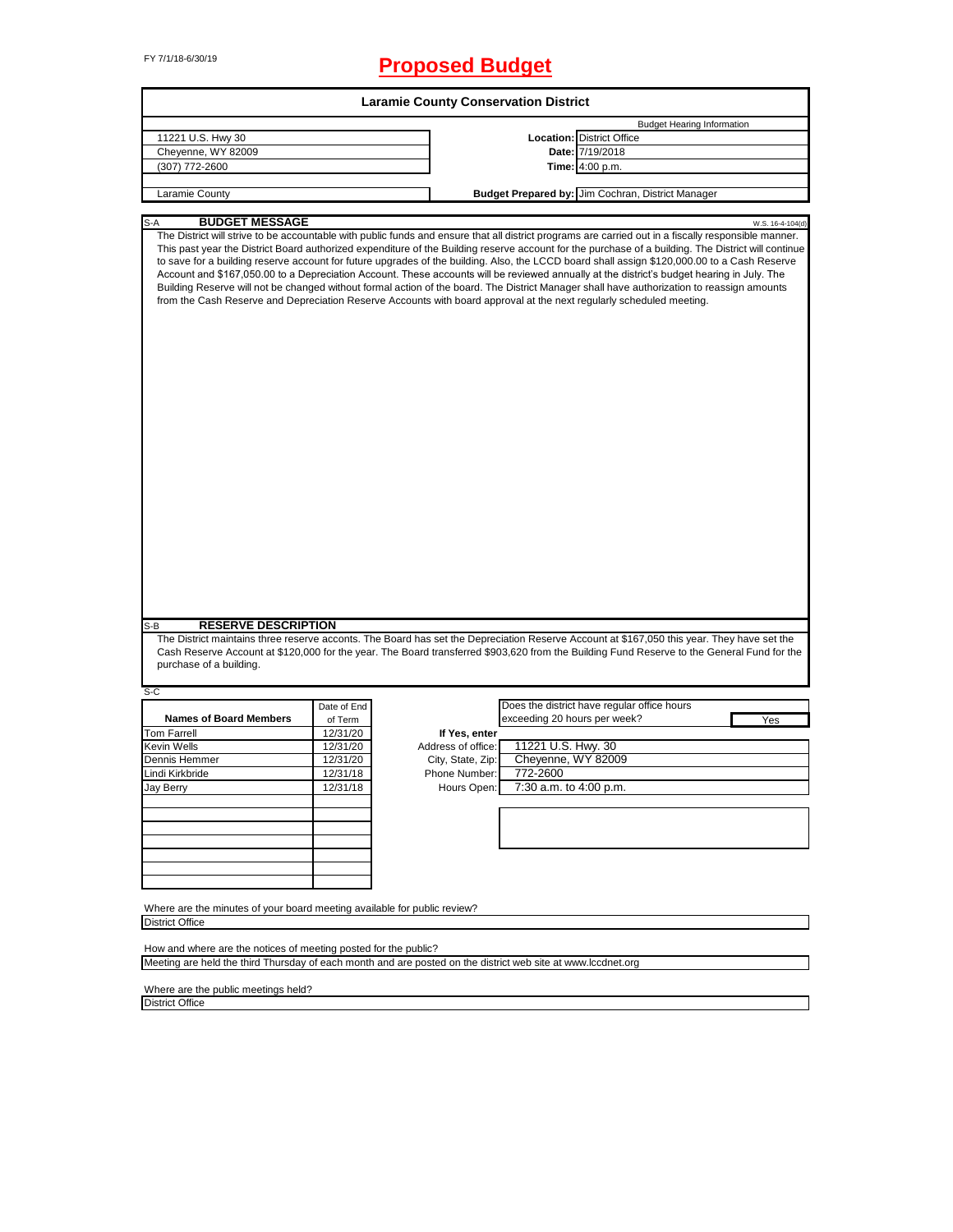### **PROPOSED BUDGET SUMMARY**

|       | <b>OVERVIEW</b>                                             | 2016-2017<br>Actual | 2017-2018<br>Estimated | 2018-2019<br>Proposed | Pending<br>Approval |
|-------|-------------------------------------------------------------|---------------------|------------------------|-----------------------|---------------------|
| $S-1$ | <b>Total Budgeted Expenditures</b>                          | \$764.291           | \$2,041,494            | \$1,118,059           |                     |
| $S-2$ | <b>Total Principal to Pay on Debt</b>                       | \$0                 | \$0 <sub>1</sub>       |                       |                     |
| $S-3$ | <b>Total Change to Restricted Funds</b>                     | \$270,000           | $-$ \$583,620          | \$20.000              |                     |
|       |                                                             |                     |                        |                       |                     |
| $S-4$ | <b>Total General Fund and Forecasted Revenues Available</b> | \$1,118,136         | \$1,218,539            | \$1,333,684           |                     |
|       |                                                             |                     |                        |                       |                     |
| $S-5$ | Amount requested from County Commissioners                  | \$845,583           | \$856,775              | \$856,775             |                     |
|       |                                                             |                     |                        |                       |                     |
| $S-6$ | <b>Additional Funding Needed:</b>                           |                     |                        |                       |                     |

| <b>REVENUE SUMMARY</b> |                                              | 2016-2017   | 2017-2018   | 2018-2019                            | Pending                                                                                                                                                                                                                         |
|------------------------|----------------------------------------------|-------------|-------------|--------------------------------------|---------------------------------------------------------------------------------------------------------------------------------------------------------------------------------------------------------------------------------|
|                        |                                              | Actual      | Estimated   | Proposed                             | Approval                                                                                                                                                                                                                        |
|                        |                                              |             |             |                                      |                                                                                                                                                                                                                                 |
| $S-7$                  | <b>Operating Revenues</b>                    | \$139,088   | \$172,500   | \$129,500                            | <u> Hillian San Sa</u>                                                                                                                                                                                                          |
| $S-8$                  | Tax levy (From the County Treasurer)         | \$845,583   | \$856,775   | \$856,775                            | <u> Hillingar og Hans og</u>                                                                                                                                                                                                    |
| $S-9$                  | <b>Government Support</b>                    | \$20,380    | \$20.764    | \$20,264                             | <u> Hillisoon S</u>                                                                                                                                                                                                             |
| $S-10$                 | Grants                                       | \$60.675    | \$111.000   | \$168.025                            | a katika katika katika katika katika katika alikuwa nchi a matsa a matsa a matsa a matsa a matsa a matsa a mat<br>Matsa a matsa a matsa a matsa a matsa a matsa a matsa a matsa a matsa a matsa a matsa a matsa a matsa a matsa |
| $S-11$                 | Other County Support (Not from Co. Treas.)   | \$0         | \$0         | \$0                                  | <u>film</u>                                                                                                                                                                                                                     |
| $S-12$                 | <b>Miscellaneous</b>                         | \$2,410     | \$7,500     | \$7,500                              | <u>till framförfattar och en sta</u>                                                                                                                                                                                            |
| $S-13$                 | <b>Other Forecasted Revenue</b>              | \$0         | \$0         | \$48,000                             | <u> Hillian Sa</u>                                                                                                                                                                                                              |
|                        |                                              |             |             |                                      |                                                                                                                                                                                                                                 |
| $S-14$                 | <b>Total Revenue</b>                         | \$1,068,136 | \$1,168,539 | \$1,230,064                          | <u> Kalifornia kontroll</u>                                                                                                                                                                                                     |
|                        | FY 7/1/18-6/30/19                            |             |             | Laramie County Conservation District |                                                                                                                                                                                                                                 |
|                        | <b>EXPENDITURE SUMMARY</b>                   | 2016-2017   | 2017-2018   | 2018-2019                            | Pending                                                                                                                                                                                                                         |
|                        |                                              | Actual      | Estimated   | Proposed                             | Approval                                                                                                                                                                                                                        |
|                        |                                              |             |             |                                      |                                                                                                                                                                                                                                 |
| $S-15$                 | <b>Capital Outlay</b>                        | \$4.578     | \$1,097,101 | \$78.295                             | a katika katika katika katika katika katika ali                                                                                                                                                                                 |
| $S-16$                 | Interest and Fees On Debt                    | \$0         | \$0         | \$0                                  | 1999                                                                                                                                                                                                                            |
| $S-17$                 | <b>Administration</b>                        | \$162,451   | \$181,511   | \$183,051                            | <u> Hardinald Sa</u>                                                                                                                                                                                                            |
| $S-18$                 | <b>Operations</b>                            | \$404,829   | \$530,469   | \$611,418                            | <u> Karl Hall Hall Song Ba</u>                                                                                                                                                                                                  |
| $S-19$                 | <b>Indirect Costs</b>                        | \$192,433   | \$232,413   | \$245,295                            | <u>Mariti Sara</u>                                                                                                                                                                                                              |
| $S-20$                 | <b>Total Expenditures</b>                    | \$764,291   | \$2,041,494 | \$1,118,059                          |                                                                                                                                                                                                                                 |
|                        |                                              |             |             |                                      |                                                                                                                                                                                                                                 |
|                        |                                              | 2016-2017   | 2017-2018   | 2018-2019                            | Pending                                                                                                                                                                                                                         |
|                        | <b>DEBT SUMMARY</b>                          | Actual      | Estimated   | Proposed                             | Approval                                                                                                                                                                                                                        |
|                        |                                              |             |             |                                      |                                                                                                                                                                                                                                 |
| $S-21$                 | <b>Principal Paid on Debt</b>                | \$0         | \$0         | \$0                                  | elli politika<br>Martxo                                                                                                                                                                                                         |
|                        |                                              |             |             |                                      |                                                                                                                                                                                                                                 |
|                        | <b>CASH AND INVESTMENTS</b>                  | 2016-2017   | 2017-2018   | 2018-2019                            | Pending                                                                                                                                                                                                                         |
|                        |                                              | Actual      | Estimated   | Proposed                             | Approval                                                                                                                                                                                                                        |
|                        |                                              |             |             |                                      |                                                                                                                                                                                                                                 |
| $S-22$                 | <b>TOTAL GENERAL FUNDS</b>                   | \$50,000    | \$50,000    | \$103,620                            |                                                                                                                                                                                                                                 |
|                        |                                              |             |             |                                      |                                                                                                                                                                                                                                 |
|                        | <b>Summary of Reserve Funds</b>              |             |             |                                      |                                                                                                                                                                                                                                 |
| $S-23$                 | <b>Beginning Balance in Reserve Accounts</b> |             |             |                                      |                                                                                                                                                                                                                                 |
| $S-24$                 | a. Depreciation Reserve                      | \$107,050   | \$127,050   | \$147,050                            | <u> Hillingar San</u>                                                                                                                                                                                                           |
| $S-25$                 | b. Other Reserve                             | \$353,620   | \$603,620   | \$0<br>\$120,000                     | <u> Hillingar Sa</u>                                                                                                                                                                                                            |
| $S-26$                 | c. Emergency Reserve (Cash)                  | \$120,000   | \$120,000   |                                      |                                                                                                                                                                                                                                 |
|                        | Total Reserves (a+b+c)<br>Amount to be added | \$580,670   | \$850,670   | \$267,050                            | <u> Hardwards</u>                                                                                                                                                                                                               |
| $S-27$                 |                                              |             |             |                                      |                                                                                                                                                                                                                                 |

- 
- 
- 
- 

**S-33 TOTAL RESERVES AT END OF FISCAL YEAR**  $\overline{\hspace{1cm}}$  \$850,670 \$267,050 \$287,050

S-28 a. Depreciation Reserve <br>S-29 b. Other Reserve **1990 for the S20,000** \$20,000 \$300,000 \$300,000 \$300,000 \$300,000 \$300,000 \$00 S-29 b. Other Reserve \$250,000 \$300,000 \$0 \$0 S-30 c. Emergency Reserve (Cash) \$0 \$0 **Total to be added (a+b+c) b html \$270,000 \$320,000 \$320,000** \$20,000 S-31 **Subtotal** \$850,670 \$1,170,670 \$287,050 S-32 **Less Total to be spent** the THSCAL YEAR TOTAL RESERVES AT END OF FISCAL YEAR TOTAL RESERVES AT END OF FISCAL YEAR

*End of Summary*

*Budget Officer / District Official (if not same as "Submitted by")*

5/17/2018 Dennis Hemmer, Treasurer National Dennis Hemmer, Treasurer National Dennis Hemmer, Treasurer National District

Cheyenne, WY 82009

**DISTRICT ADDRESS:** 11221 U.S. Hwy 30 **PREPARED BY:** Jim Cochran, District Manager

**DISTRICT PHONE:** (307) 772-2600

1/29/18 *Form approved by Wyoming Department of Audit, Public Funds Division Prepared in compliance with the Uniform Municipal Fiscal Procedures Act (W.S. 16-4-101 through 124) as it applies.*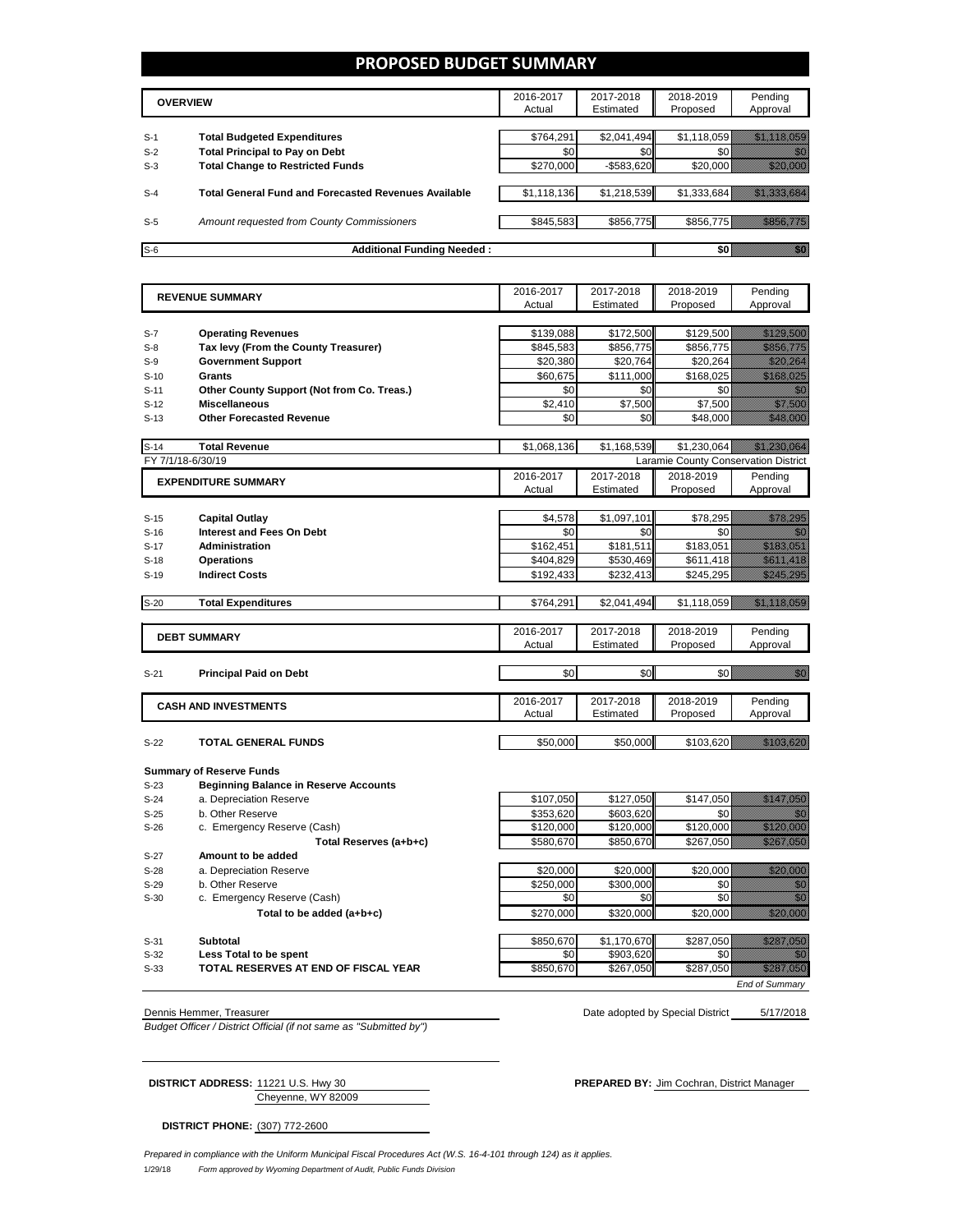# **Proposed Budget**

Laramie County Conservation District

**NAME OF DISTRICT/BOARD**

**FYE** 6/30/2019

|                    | PROPERTY TAXES AND ASSESSMENTS                                                         |                     |                        |                       |                                                                                                                                                                                                                                 |
|--------------------|----------------------------------------------------------------------------------------|---------------------|------------------------|-----------------------|---------------------------------------------------------------------------------------------------------------------------------------------------------------------------------------------------------------------------------|
|                    |                                                                                        |                     |                        |                       |                                                                                                                                                                                                                                 |
|                    |                                                                                        | 2016-2017<br>Actual | 2017-2018<br>Estimated | 2018-2019<br>Proposed | Pending                                                                                                                                                                                                                         |
|                    |                                                                                        |                     |                        |                       | Approval                                                                                                                                                                                                                        |
| $R-1$<br>$R - 1.1$ | <b>Property Taxes and Assessments Received</b><br>Tax Levy (From the County Treasurer) | \$845,583           | \$856,775              | \$856,775             | <u> Karl Mariti Sarajan Saraja</u>                                                                                                                                                                                              |
| $R - 1.2$          | <b>Other County Support</b>                                                            |                     |                        |                       |                                                                                                                                                                                                                                 |
|                    |                                                                                        |                     |                        |                       |                                                                                                                                                                                                                                 |
|                    | <b>FORECASTED REVENUE</b>                                                              |                     |                        |                       |                                                                                                                                                                                                                                 |
|                    |                                                                                        | 2016-2017           | 2017-2018              | 2018-2019             | Pending                                                                                                                                                                                                                         |
|                    |                                                                                        | Actual              | Estimated              | Proposed              | Approval                                                                                                                                                                                                                        |
| $R-2$              | <b>Revenues from Other Governments</b>                                                 |                     |                        |                       |                                                                                                                                                                                                                                 |
| $R - 2.1$          | State Aid                                                                              | \$10,380            | \$10,764               | \$10,264              | <u> Karl Lindon (</u>                                                                                                                                                                                                           |
| $R-2.2$            | Additional County Aid (non-treasurer)                                                  | \$10,000            | \$10,000               | \$10,000              | <u> Maria Maria I</u>                                                                                                                                                                                                           |
| $R - 2.3$          | City (or Town) Aid                                                                     |                     |                        |                       |                                                                                                                                                                                                                                 |
| $R - 2.4$          | Other (Specify)                                                                        |                     |                        |                       |                                                                                                                                                                                                                                 |
| $R - 2.5$          | <b>Total Government Support</b>                                                        | \$20,380            | \$20.764               | \$20.264              | <u> Karl (K</u>                                                                                                                                                                                                                 |
| $R-3$              | <b>Operating Revenues</b>                                                              |                     |                        |                       |                                                                                                                                                                                                                                 |
| $R - 3.1$          | <b>Customer Charges</b>                                                                |                     |                        |                       |                                                                                                                                                                                                                                 |
| $R - 3.2$          | Sales of Goods or Services                                                             | \$139,088           | \$140,500              | \$129,500             | <u> Hillian Sa</u>                                                                                                                                                                                                              |
| $R - 3.3$          | <b>Other Assessments</b>                                                               |                     | \$32,000               |                       |                                                                                                                                                                                                                                 |
| $R - 3.4$          | <b>Total Operating Revenues</b>                                                        | \$139,088           | \$172.500              | \$129,500             | <u> Hilliann S</u>                                                                                                                                                                                                              |
| $R-4$              | Grants                                                                                 |                     |                        |                       |                                                                                                                                                                                                                                 |
| $R - 4.1$          | <b>Direct Federal Grants</b>                                                           |                     |                        |                       |                                                                                                                                                                                                                                 |
| $R - 4.2$          | <b>Federal Grants thru State Agencies</b>                                              |                     | \$40,000               | \$97,025              | <u>ting and the second control of the second control of the second control of the second control of the second co</u>                                                                                                           |
| $R - 4.3$          | <b>Grants from State Agencies</b>                                                      | \$60,675            | \$71,000               | \$71,000              |                                                                                                                                                                                                                                 |
| $R - 4.4$          | <b>Total Grants</b><br><b>Miscellaneous Revenue</b>                                    | \$60.675            | \$111,000              | \$168.025             | <u> Karl Sara</u>                                                                                                                                                                                                               |
| $R-5$<br>$R - 5.1$ | Interest                                                                               | \$2,410             | \$2,500                | \$2,500               | <u> Maria Barat da Barat da Barat da Barat da Barat da Barat da Barat da Barat da Barat da Barat da Barat da Bar</u>                                                                                                            |
| $R-5.2$            | <b>Other Grants</b>                                                                    |                     | \$5,000                | \$5,000               |                                                                                                                                                                                                                                 |
| $R - 5.3$          | Other: Specify<br>Other: Additional                                                    |                     |                        |                       | <u> Kalendari Se</u>                                                                                                                                                                                                            |
| $R - 5.4$          | <b>Total Miscellaneous</b>                                                             | \$2.410             | \$7,500                | \$7,500               | <u> Hillian Sa</u>                                                                                                                                                                                                              |
| $R - 5.5$          | <b>Total Forecasted Revenue</b>                                                        | \$222,553           | \$311.764              | \$325,289             | a katalunggal katalunggal katalunggal katalunggal katalunggal katalunggal katalunggal katalunggal katalunggal<br>Katalunggal katalunggal katalunggal katalunggal katalunggal katalunggal katalunggal katalunggal katalunggal ka |
|                    |                                                                                        |                     |                        |                       |                                                                                                                                                                                                                                 |

| $R-6$     | <b>Other Forecasted Revenue</b>              |                  |                   |
|-----------|----------------------------------------------|------------------|-------------------|
| $R-6.1$   | a. Other past due-as estimated by Co. Treas. |                  |                   |
| $R - 6.2$ | b. Other forecasted revenue (specify):       |                  |                   |
| $R-6.3$   | Rental Income                                |                  | \$48.000 <b>A</b> |
| $R-6.4$   |                                              |                  |                   |
| $R-6.5$   |                                              |                  |                   |
|           | R-66 Total Other Forecasted Revenue (a+h)    | \$0 <sub>1</sub> | \$48,000          |

T R-6.6 **Total Other Forecasted Revenue (a+b)** 50 \$0 \$48,000 \$48,000 \$48,000 \$48,000 \$48,000 \$48,000 \$48,000 \$48,000 \$48,000 \$48,000 \$48,000 \$48,000 \$48,000 \$48,000 \$48,000 \$48,000 \$48,000 \$48,000 \$48,000 \$48,000 \$48,000 \$48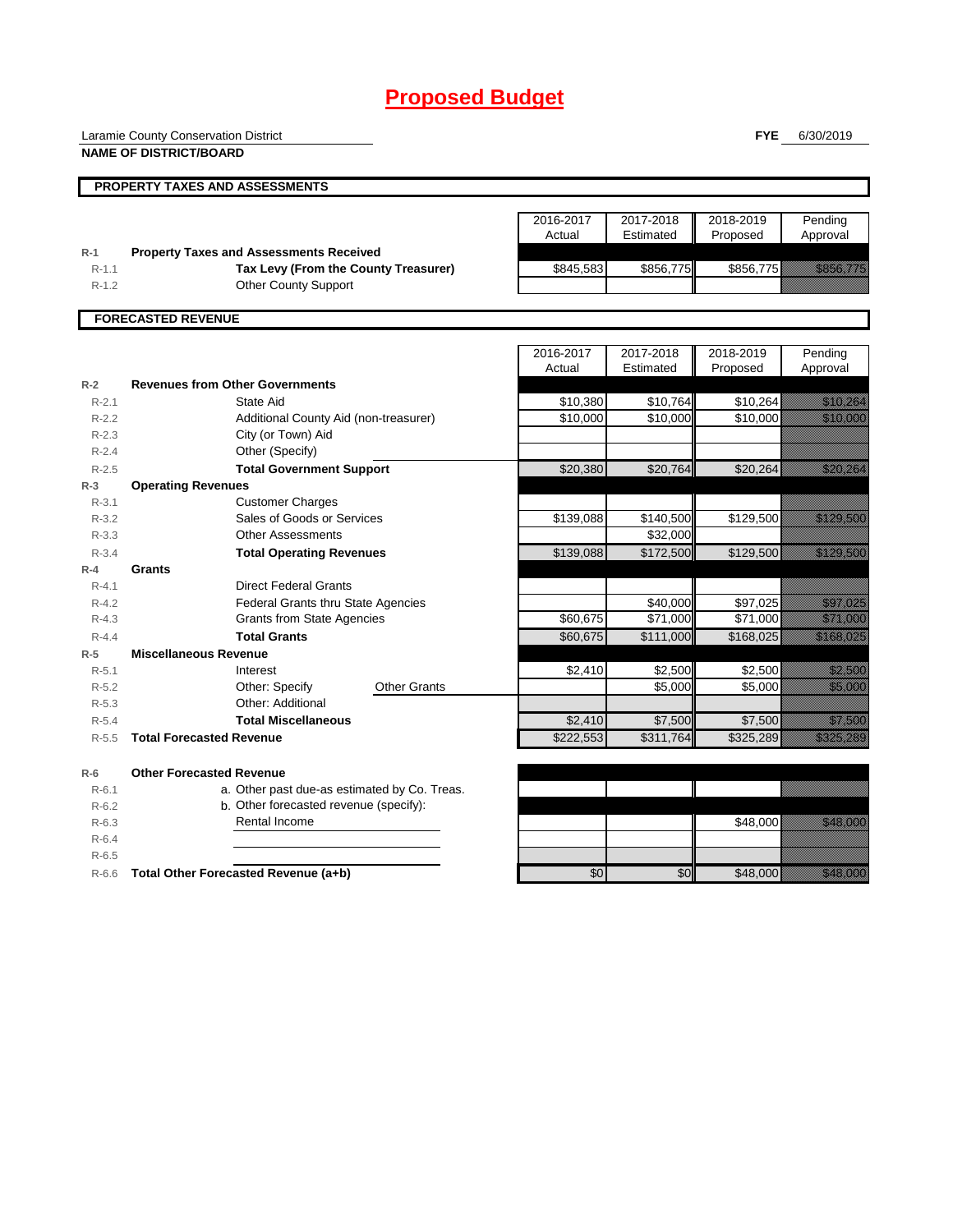# **CAPITAL OUTLAY BUDGET**

|           |                       | , , , , , , , , , , |
|-----------|-----------------------|---------------------|
| $E-1$     | <b>Capital Outlay</b> |                     |
| $E - 1.1$ | <b>Real Property</b>  | \$0                 |
| $E - 1.2$ | Vehicles              | \$321               |
| $E-1.3$   | Office Equipment      | \$4,218             |
| $E - 1.4$ | Other (Specify)       |                     |
| $E - 1.5$ | <b>Building</b>       |                     |
| $E - 1.6$ |                       | \$39                |
| $E-1.7$   |                       |                     |
| $E - 1.8$ | TOTAL CAPITAL OUTLAY  | \$4,578             |

|           |                             |                      | 2016-2017 | 2017-2018   | 2018-2019 | Pending                                                                                                                                                                                                                          |
|-----------|-----------------------------|----------------------|-----------|-------------|-----------|----------------------------------------------------------------------------------------------------------------------------------------------------------------------------------------------------------------------------------|
|           |                             |                      | Actual    | Estimated   | Proposed  | Approval                                                                                                                                                                                                                         |
|           | <b>Capital Outlay</b>       |                      |           |             |           |                                                                                                                                                                                                                                  |
| $E - 1.1$ |                             | <b>Real Property</b> | \$0       | \$1,020,000 | \$20,000  | <u> Harristo Sta</u>                                                                                                                                                                                                             |
| $E - 1.2$ |                             | Vehicles             | \$321     | \$68,601    | \$49,795  | <u> Harristo Santa Constantino de la consta</u>                                                                                                                                                                                  |
| $E-1.3$   |                             | Office Equipment     | \$4,218   | \$8,500     | \$8,500   | <u> Kabupatèn T</u>                                                                                                                                                                                                              |
| $E - 1.4$ |                             | Other (Specify)      |           |             |           |                                                                                                                                                                                                                                  |
| $E-1.5$   |                             | <b>Building</b>      |           |             |           |                                                                                                                                                                                                                                  |
| $E-1.6$   |                             |                      | \$39      |             |           |                                                                                                                                                                                                                                  |
| $E - 1.7$ |                             |                      |           |             |           |                                                                                                                                                                                                                                  |
| $E-1.8$   | <b>TOTAL CAPITAL OUTLAY</b> |                      | \$4,578   | \$1,097,101 | \$78,295  | a katika katika katika katika katika katika katika katika katika katika katika katika katika katika katika kat<br>Katika katika katika katika katika katika katika katika katika katika katika katika katika katika katika katik |

#### **ADMINISTRATION BUDGET**

| $E-2$     | <b>Personnel Services</b>            |                               |
|-----------|--------------------------------------|-------------------------------|
| $E - 2.1$ |                                      | Administrator                 |
| $E - 2.2$ |                                      | Secretary                     |
| $E - 2.3$ |                                      | Clerical                      |
| $E - 2.4$ |                                      | Other (Specify)               |
| $E - 2.5$ |                                      | <b>Finacial Coordinator</b>   |
| $E - 2.6$ |                                      |                               |
| $E - 2.7$ |                                      |                               |
| $E-3$     | <b>Board Expenses</b>                |                               |
| $E - 3.1$ |                                      | Travel                        |
| $E - 3.2$ |                                      | Mileage                       |
| $E - 3.3$ |                                      | Other (Specify)               |
| $E - 3.4$ |                                      | Conventions                   |
| $E - 3.5$ |                                      | Dues                          |
| $E - 3.6$ |                                      |                               |
| $E - 4$   | <b>Contractual Services</b>          |                               |
| $E - 4.1$ |                                      | Legal                         |
| $E - 4.2$ |                                      | Accounting/Auditing           |
| $E - 4.3$ |                                      | Other (Specify)               |
| $E - 4.4$ |                                      |                               |
| $E - 4.5$ |                                      |                               |
| $E - 4.6$ |                                      |                               |
| $E-5$     | <b>Other Administrative Expenses</b> |                               |
| $E - 5.1$ |                                      | <b>Office Supplies</b>        |
| $E - 5.2$ |                                      | Office equipment, rent & repa |
| $E - 5.3$ |                                      | Education                     |
| $E - 5.4$ |                                      | Registrations                 |
| $E - 5.5$ |                                      | Other (Specify)               |
| $E - 5.6$ |                                      | Postage                       |
| $E - 5.7$ |                                      | <b>Bank Charges/ Misc</b>     |
| $E - 5.8$ |                                      |                               |
| $E-6$     | TOTAL ADMINISTRATION                 |                               |

|                          |                                      | 2016-2017<br>Actual | 2017-2018<br>Estimated | 2018-2019<br>Proposed | Pending<br>Approval                                                                                                  |
|--------------------------|--------------------------------------|---------------------|------------------------|-----------------------|----------------------------------------------------------------------------------------------------------------------|
| Ž                        | <b>Personnel Services</b>            |                     |                        |                       |                                                                                                                      |
| $E - 2.1$                | Administrator                        | \$64,508            | \$66,494               | \$66,494              | <u> Kabupatèn Ta</u>                                                                                                 |
| $E - 2.2$                | Secretary                            |                     |                        |                       |                                                                                                                      |
| $E - 2.3$                | Clerical                             |                     |                        |                       |                                                                                                                      |
| $E - 2.4$                | Other (Specify)                      |                     |                        |                       |                                                                                                                      |
| $E-2.5$                  | <b>Finacial Coordinator</b>          | \$39,028            | \$42,282               | \$42,282              | <u> Kalifornia (h. 1989).</u>                                                                                        |
| $E - 2.6$                |                                      |                     |                        |                       |                                                                                                                      |
| $E - 2.7$                |                                      |                     |                        |                       |                                                                                                                      |
| $\overline{\phantom{a}}$ | <b>Board Expenses</b>                |                     |                        |                       |                                                                                                                      |
| $E - 3.1$                | Travel                               | \$0                 | \$3,000                | \$3,000               | <u>tionalisti</u>                                                                                                    |
| $E - 3.2$                | Mileage                              | \$534               | \$800                  | \$800                 | <u>ti ka</u>                                                                                                         |
| $E - 3.3$                | Other (Specify)                      |                     |                        |                       |                                                                                                                      |
| $E - 3.4$                | Conventions                          | \$13,329            | \$12,500               | \$12,500              | <u> Kalifornia (</u>                                                                                                 |
| $E - 3.5$                | Dues                                 | \$15,172            | \$16,275               | \$16,275              | <u>iko kalduduk </u>                                                                                                 |
| $E - 3.6$                |                                      |                     |                        |                       |                                                                                                                      |
| ı.                       | <b>Contractual Services</b>          |                     |                        |                       |                                                                                                                      |
| $E - 4.1$                | Legal                                | \$6,975             | \$10,000               | \$10,000              | <u> Karl Sarah Ba</u>                                                                                                |
| $E - 4.2$                | Accounting/Auditing                  | \$11,650            | \$13,260               | \$14,700              | <u>e di seria di seria di seria di seria di seria di seria di seria di seria di seria di seria di seria di seria</u> |
| $E - 4.3$                | Other (Specify)                      |                     |                        |                       |                                                                                                                      |
| $E - 4.4$                |                                      |                     |                        |                       |                                                                                                                      |
| $E-4.5$                  |                                      |                     |                        |                       |                                                                                                                      |
| $E - 4.6$                |                                      |                     |                        |                       |                                                                                                                      |
| 5                        | <b>Other Administrative Expenses</b> |                     |                        |                       |                                                                                                                      |
| $E - 5.1$                | <b>Office Supplies</b>               | \$1,134             | \$3,500                | \$3,500               | <u>tik ka</u>                                                                                                        |
| $E - 5.2$                | Office equipment, rent & repair      | \$4,926             | \$5,800                | \$5,800               | <b>RADAR ANG PARTICIPAL PROPERTY</b>                                                                                 |
| $E - 5.3$                | Education                            |                     |                        |                       |                                                                                                                      |
| $E - 5.4$                | Registrations                        |                     |                        |                       |                                                                                                                      |
| $E - 5.5$                | Other (Specify)                      |                     |                        |                       |                                                                                                                      |
| $E - 5.6$                | Postage                              | \$1,465             | \$3,000                | \$3,000               | <u>ti ka</u>                                                                                                         |
| $E - 5.7$                | <b>Bank Charges/ Misc</b>            | \$3,730             | \$4,600                | \$4,700               | <u>ti kalendari k</u>                                                                                                |
| $E - 5.8$                |                                      |                     |                        |                       |                                                                                                                      |
| ì                        | <b>TOTAL ADMINISTRATION</b>          | \$162,451           | \$181,511              | \$183,051             | <u> Karl Sara</u>                                                                                                    |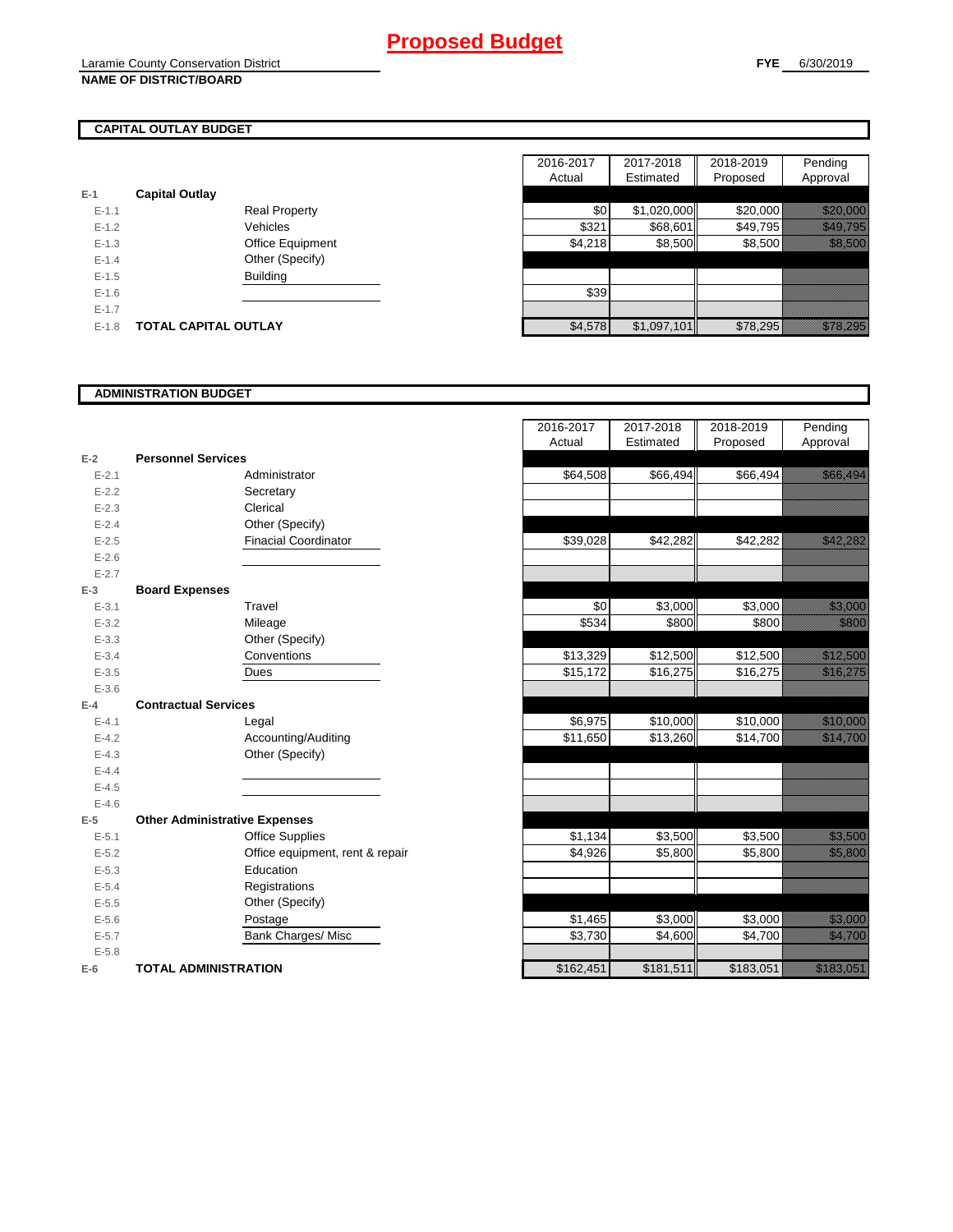# **Proposed Budget**

## **OPERATIONS BUDGET**

| $E-7$     | <b>Personnel Services</b>              |           |           |           |                                                                                                                                                                                                                                |
|-----------|----------------------------------------|-----------|-----------|-----------|--------------------------------------------------------------------------------------------------------------------------------------------------------------------------------------------------------------------------------|
| $E - 7.1$ | Wages--Operations                      | \$258,820 | \$266,463 | \$283,862 | <u>Tarajaran da</u>                                                                                                                                                                                                            |
| $E - 7.2$ | <b>Service Contracts</b>               | \$0       | \$12,000  | \$12,000  | <u> Kalendari Sepanjan Sepanjang Baga</u>                                                                                                                                                                                      |
| $E - 7.3$ | Other (Specify)                        |           |           |           |                                                                                                                                                                                                                                |
| $E - 7.4$ |                                        |           |           |           |                                                                                                                                                                                                                                |
| $E - 7.5$ |                                        |           |           |           |                                                                                                                                                                                                                                |
| $E - 7.6$ |                                        |           |           |           |                                                                                                                                                                                                                                |
| $E-8$     | <b>Travel</b>                          |           |           |           |                                                                                                                                                                                                                                |
| $E - 8.1$ | Mileage                                |           |           |           |                                                                                                                                                                                                                                |
| $E - 8.2$ | Other (Specify)                        |           |           |           |                                                                                                                                                                                                                                |
| $E - 8.3$ | Fuel                                   | \$10,354  | \$13,200  | \$13,200  | <u>tika kuning ka</u>                                                                                                                                                                                                          |
| $E - 8.4$ |                                        |           |           |           |                                                                                                                                                                                                                                |
| $E - 8.5$ |                                        |           |           |           |                                                                                                                                                                                                                                |
| $E-9$     | <b>Operating supplies (List)</b>       |           |           |           |                                                                                                                                                                                                                                |
| $E-9.1$   | Maintenance and repairs                | \$10,145  | \$12,700  | \$12,700  | <u>e di seria di seria di seria di seria di seria di seria di seria di seria di seria di seria di seria di seria</u>                                                                                                           |
| $E - 9.2$ | supplies                               | \$5,880   | \$14,000  | \$15,000  | <u> Karl Sara</u>                                                                                                                                                                                                              |
| $E - 9.3$ |                                        |           |           |           |                                                                                                                                                                                                                                |
| $E - 9.4$ |                                        |           |           |           |                                                                                                                                                                                                                                |
| $E - 9.5$ |                                        |           |           |           |                                                                                                                                                                                                                                |
| $E-10$    | <b>Program Services (List)</b>         |           |           |           |                                                                                                                                                                                                                                |
| $E-10.1$  | <b>Education Program</b>               | \$13,807  | \$29,700  | \$30,200  | <u> Karl Barat Sarajan Saraja</u>                                                                                                                                                                                              |
| $E-10.2$  | Water Program                          | \$8,068   | \$50,886  | \$57,911  | <u>i serialistikan pada tahun 1999. Seriaan perang dialah dialah dalam dalam dalam dalam dalam dalam dalam dalam </u>                                                                                                          |
| $E-10.3$  | Wildlife/Range Program                 | \$36      | \$3,000   | \$53,000  | <u> Karl Sara</u>                                                                                                                                                                                                              |
| $E-10.4$  | <b>Tree Program</b>                    | \$76,644  | \$103,020 | \$102,995 | a katika katika katika alikuwa na katika alikuwa na katika alikuwa na katika alikuwa na katika alikuwa na kati                                                                                                                 |
| $E-10.5$  |                                        |           |           |           |                                                                                                                                                                                                                                |
| $E-11$    | <b>Contractual Arrangements (List)</b> |           |           |           |                                                                                                                                                                                                                                |
| $E-11.1$  | Living Snow Fence Prog.                | \$13,346  | \$16,500  | \$21,550  | <u> Karl Sara</u>                                                                                                                                                                                                              |
| $E-11.2$  |                                        |           |           |           |                                                                                                                                                                                                                                |
| $E-11.3$  |                                        |           |           |           |                                                                                                                                                                                                                                |
| $E-11.4$  |                                        |           |           |           |                                                                                                                                                                                                                                |
| $E-11.5$  |                                        |           |           |           |                                                                                                                                                                                                                                |
| $E-12$    | <b>Other operations (Specify)</b>      |           |           |           |                                                                                                                                                                                                                                |
| $E-12.1$  | <b>Special Projects</b>                | \$7,729   | \$9,000   | \$9,000   | <u>i ka</u>                                                                                                                                                                                                                    |
| $E-12.2$  |                                        |           |           |           |                                                                                                                                                                                                                                |
| $E-12.3$  |                                        |           |           |           |                                                                                                                                                                                                                                |
| $E-12.4$  |                                        |           |           |           |                                                                                                                                                                                                                                |
| $E-12.5$  |                                        |           |           |           |                                                                                                                                                                                                                                |
| $E-13$    | <b>TOTAL OPERATIONS</b>                | \$404,829 | \$530,469 | \$611,418 | en alle selle per alle selle per alle selle per alle selle per alle selle per alle selle per alle selle per a<br>En la per alle selle per alle selle per alle selle per alle selle per alle selle per alle selle per alle sell |

|                |                                        | 2016-2017<br>Actual | 2017-2018<br>Estimated | 2018-2019<br>Proposed | Pending<br>Approval                                                                                                   |
|----------------|----------------------------------------|---------------------|------------------------|-----------------------|-----------------------------------------------------------------------------------------------------------------------|
| $\overline{7}$ | <b>Personnel Services</b>              |                     |                        |                       |                                                                                                                       |
| $E - 7.1$      | Wages--Operations                      | \$258,820           | \$266,463              | \$283,862             | <u>e de la construcción de la construcción de la construcción de la construcción de la construcción de la constru</u> |
| $E - 7.2$      | <b>Service Contracts</b>               | \$0                 | \$12,000               | \$12,000              | <u> Karl Barat da</u>                                                                                                 |
| $E - 7.3$      | Other (Specify)                        |                     |                        |                       |                                                                                                                       |
| $E - 7.4$      |                                        |                     |                        |                       |                                                                                                                       |
| $E - 7.5$      |                                        |                     |                        |                       |                                                                                                                       |
| $E - 7.6$      |                                        |                     |                        |                       |                                                                                                                       |
| 8              | <b>Travel</b>                          |                     |                        |                       |                                                                                                                       |
| $E-8.1$        | Mileage                                |                     |                        |                       |                                                                                                                       |
| $E - 8.2$      | Other (Specify)                        |                     |                        |                       |                                                                                                                       |
| $E - 8.3$      | Fuel                                   | \$10,354            | \$13,200               | \$13,200              | <u> Kalendari Serikat Serikatan Serikatan Serikatan Serikatan Serikatan Serikatan Serikatan Serikatan Serikatan </u>  |
| $E - 8.4$      |                                        |                     |                        |                       |                                                                                                                       |
| $E - 8.5$      |                                        |                     |                        |                       |                                                                                                                       |
| 9              | <b>Operating supplies (List)</b>       |                     |                        |                       |                                                                                                                       |
| $E-9.1$        | Maintenance and repairs                | \$10,145            | \$12,700               | \$12,700              | a katika katika katika katika katika katika alikuwa alikuwa alikuwa alikuwa alikuwa alikuwa alikuwa alikuwa al        |
| $E - 9.2$      | supplies                               | \$5,880             | \$14,000               | \$15,000              | <u> Kalendari Serikatan </u>                                                                                          |
| $E-9.3$        |                                        |                     |                        |                       |                                                                                                                       |
| $E - 9.4$      |                                        |                     |                        |                       |                                                                                                                       |
| $E - 9.5$      |                                        |                     |                        |                       |                                                                                                                       |
| 10             | <b>Program Services (List)</b>         |                     |                        |                       |                                                                                                                       |
| $E-10.1$       | <b>Education Program</b>               | \$13,807            | \$29,700               | \$30,200              | <u> Kalifornia (</u>                                                                                                  |
| $E-10.2$       | Water Program                          | \$8,068             | \$50,886               | \$57,911              | <u>izan dago da shekara ta 1989 da ga shekara ta 1989 da ga shekara ta 1989 da ga shekara ta 1989 da ga shekara</u>   |
| $E-10.3$       | Wildlife/Range Program                 | \$36                | \$3,000                | \$53,000              | <u> Karl Sara</u>                                                                                                     |
| $E-10.4$       | Tree Program                           | \$76,644            | \$103,020              | \$102,995             | <u>tika kuningan di kacamatan di sebagai di kacamatan di kacamatan di kacamatan di kacamatan di kacamatan di ka</u>   |
| $E-10.5$       |                                        |                     |                        |                       |                                                                                                                       |
| 11             | <b>Contractual Arrangements (List)</b> |                     |                        |                       |                                                                                                                       |
| $E-11.1$       | Living Snow Fence Prog.                | \$13,346            | \$16,500               | \$21,550              | <u>ilikuwa mwaka 1999, m</u>                                                                                          |
| $E-11.2$       |                                        |                     |                        |                       |                                                                                                                       |
| $E-11.3$       |                                        |                     |                        |                       |                                                                                                                       |
| $E-11.4$       |                                        |                     |                        |                       |                                                                                                                       |
| $E-11.5$       |                                        |                     |                        |                       |                                                                                                                       |
| 12             | <b>Other operations (Specify)</b>      |                     |                        |                       |                                                                                                                       |
| $E-12.1$       | <b>Special Projects</b>                | \$7,729             | \$9,000                | \$9,000               | <u>tin dhe që përfshë</u>                                                                                             |
| $E-12.2$       |                                        |                     |                        |                       |                                                                                                                       |
| $E-12.3$       |                                        |                     |                        |                       |                                                                                                                       |
| $E-12.4$       |                                        |                     |                        |                       |                                                                                                                       |
| $E-12.5$       |                                        |                     |                        |                       |                                                                                                                       |
| $42 -$         | TOTAL ODEDATIONS                       | 0.8101              | CZ30AB0                | $C611$ $118$          | <u>ka alimentaran dalam dalam dalam dalam dalam dalam dalam dalam dalam dalam dalam dalam dalam dalam dalam dala</u>  |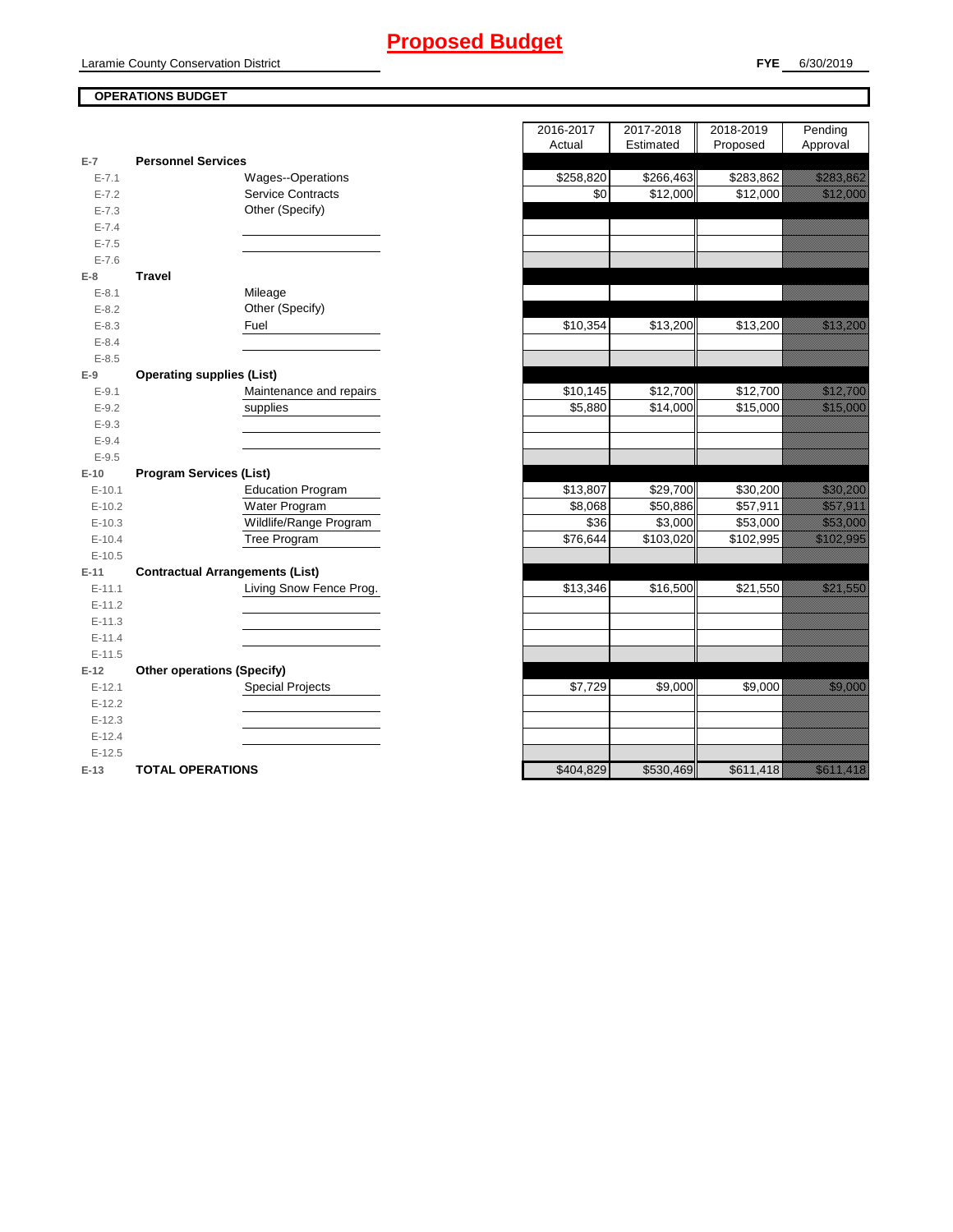# **Proposed Budget**

Laramie County Conservation District

#### **FYE** 6/30/2019

## **INDIRECT COSTS BUDGET**

| E-14       | Insurance                     |  |
|------------|-------------------------------|--|
| $F-141$    | Liability                     |  |
| $E-14.2$   | <b>Buildings and vehicles</b> |  |
| $E-14.3$   | Equipment                     |  |
| $F-144$    | Other (Specify)               |  |
| $F-14.5$   | <b>Treasurer Bond</b>         |  |
| $E - 14.6$ |                               |  |
| $F-147$    |                               |  |
| $E-15$     | Indirect payroll costs:       |  |
| $E-15.1$   | FICA (Social Security) taxes  |  |
| $E-15.2$   | <b>Workers Compensation</b>   |  |
| $E-15.3$   | <b>Unemployment Taxes</b>     |  |
| $E-15.4$   | Retirement                    |  |
| $F-15.5$   | Health Insurance              |  |
| $E - 15.6$ | Other (Specify)               |  |
| $E-15.7$   |                               |  |
| $F-15.8$   |                               |  |
| $E-15.9$   |                               |  |
| $E-16$     | <b>Depreciation Expenses</b>  |  |
| $E-17$     | <b>TOTAL INDIRECT COSTS</b>   |  |

|          |                              | 2016-2017 | 2017-2018 | 2018-2019 | Pending                                                                                                                |
|----------|------------------------------|-----------|-----------|-----------|------------------------------------------------------------------------------------------------------------------------|
|          |                              | Actual    | Estimated | Proposed  | Approval                                                                                                               |
| $E-14$   | Insurance                    |           |           |           |                                                                                                                        |
| $E-14.1$ | Liability                    | \$4,255   | \$3,905   | \$3,905   | <u> Kalendari Ka</u>                                                                                                   |
| $E-14.2$ | Buildings and vehicles       | \$4,619   | \$4,619   | \$16,619  | <u> Karl Charles II</u>                                                                                                |
| $E-14.3$ | Equipment                    |           |           |           |                                                                                                                        |
| $E-14.4$ | Other (Specify)              |           |           |           |                                                                                                                        |
| $E-14.5$ | <b>Treasurer Bond</b>        | \$310     | \$325     | \$325     | <u>ti kalendari k</u>                                                                                                  |
| $E-14.6$ |                              |           |           |           |                                                                                                                        |
| $E-14.7$ |                              |           |           |           |                                                                                                                        |
| $E-15$   | Indirect payroll costs:      |           |           |           |                                                                                                                        |
| $E-15.1$ | FICA (Social Security) taxes | \$24,473  | \$26,411  | \$26,135  | <u> Karl Mariti Saraja</u>                                                                                             |
| $E-15.2$ | <b>Workers Compensation</b>  | \$6,494   | \$7,827   | \$7,789   | <u>ting and the second second and the second second in the second second in the second second in the second second</u> |
| $E-15.3$ | <b>Unemployment Taxes</b>    | \$942     | \$1,195   | \$1,195   | <u> Karlingan yang berasal dalam bagi dalam bagi dalam bagi dalam bagi dalam bagi dalam bagi dalam bagi dalam ba</u>   |
| $E-15.4$ | Retirement                   | \$50,046  | \$55,584  | \$56,780  | <u>izazione di controlle</u>                                                                                           |
| $E-15.5$ | Health Insurance             | \$101,294 | \$112,547 | \$112,547 | <u>esta laiteetti k</u>                                                                                                |
| $E-15.6$ | Other (Specify)              |           |           |           |                                                                                                                        |
| $E-15.7$ |                              |           |           |           |                                                                                                                        |
| $E-15.8$ |                              |           |           |           |                                                                                                                        |
| $E-15.9$ |                              |           |           |           |                                                                                                                        |
| $E-16$   | <b>Depreciation Expenses</b> | \$0       | \$20,000  | \$20,000  | <u> Hillian Sta</u>                                                                                                    |
| $E-17$   | <b>TOTAL INDIRECT COSTS</b>  | \$192,433 | \$232,413 | \$245,295 | <u> Killer Tiller och till exploration och till exploration och till exploration och till exploration och till e</u>   |
|          |                              |           |           |           |                                                                                                                        |

#### **DEBT SERVICE BUDGET**

|         |                           | 2016-2017 | 2017-2018 | 2018-2019 | Pending                                                                                                                                                                                                                          |
|---------|---------------------------|-----------|-----------|-----------|----------------------------------------------------------------------------------------------------------------------------------------------------------------------------------------------------------------------------------|
|         |                           | Actual    | Estimated | Proposed  | Approval                                                                                                                                                                                                                         |
| $D-1$   | <b>Debt Service</b>       |           |           |           |                                                                                                                                                                                                                                  |
| $D-1.1$ | Principal                 |           |           |           |                                                                                                                                                                                                                                  |
| $D-1.2$ | Interest                  |           |           |           |                                                                                                                                                                                                                                  |
| $D-1.3$ | Fees                      |           |           |           |                                                                                                                                                                                                                                  |
| $D-2$   | <b>TOTAL DEBT SERVICE</b> | \$0       | \$0       | \$0       | en de la familie de la familie de la familie de la familie de la familie de la familie de la familie de la fam<br>De la familie de la familie de la familie de la familie de la familie de la familie de la familie de la famili |